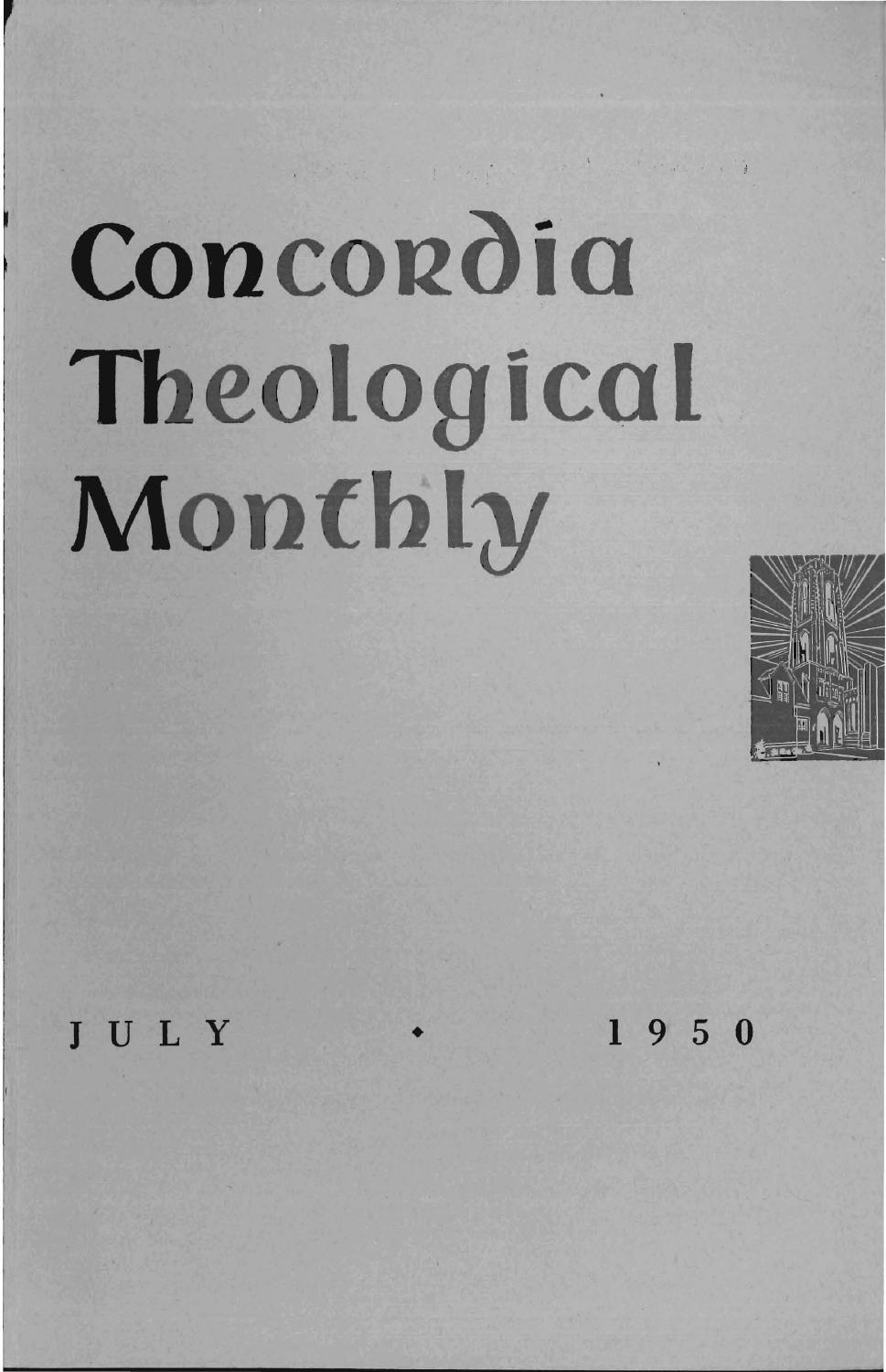## Concordia Theological Monthly

VOL. XXI JULY 1950 No. 7

## W. Gustave Polack, 1890-1950

IN the passing of Professor W. G. Polack on June 5 of this year, Concordia Theological Seminary, St. Louis, and our entire Synod lost one of its ablest Christian leaders. The Lord had endowed Dr. Polack with a variety of gifts. He had given him a discerning mind, a courageous heart, an evangelical outlook, a facile pen, an intense love for the Church, and an unflagging zeal to promote the cause of his Savior. Fastidious in appearance, calm and suave in speech, considerate of the opinions of others, aware of his own sins and inadequacies, yet wholly committed to the grace of God which appeared in our Lord Jesus Christ, Dr. Polack left an abiding impression on all who learned to know him.

Professor Polack came to the Seminary in 1925 to teach church history. He soon displayed a special interest in the history of Lutheranism in America and of the Missouri Synod in particular. To provide an outlet for his research studies in the history of our Church, he founded soon after coming to the Seminary the *Concordia Historical Imtitute Quarterly* and was its editor until a short time before his final illness. At the same time he contributed many articles dealing with historical matters to the *Lutheran Witness,* on whose editorial staff he served since 1925, to the CON-CORDIA THEOLOGICAL MONTHLY, the *Walther League Messenger,*  the *American Lutheran,* and other church papers. At the time of his death he was editor in chief of the *Concordia Historical Series,*  which he envisioned as a set of scholarly monographs dealing with the most significant developments in the history of the Missouri Synod. Some of his books and pamphlets on church and missions are the following: *John Eliot,* 1926; *David Livingstone,* 1929; *Into All the World, 1930; Story of Luther, 1931 (3d edition, 1947); The Story of C. F. W. Walther* (3d edition, 1947); *Fathers and* 

31